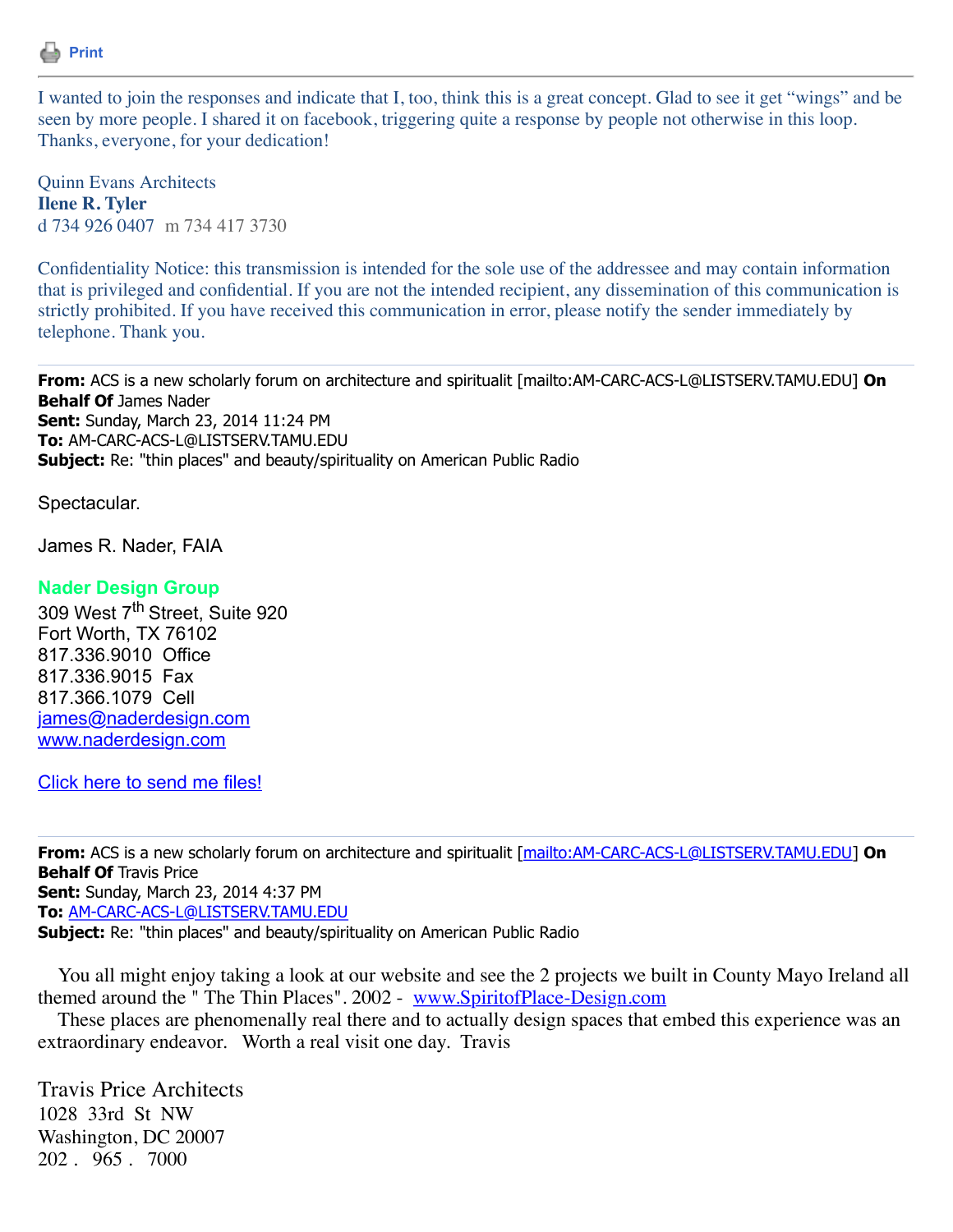**From:** ACS is a new scholarly forum on architecture and spiritualit <AM-CARC-ACS-[L@LISTSERV.TAMU.EDU> on behalf of Stephanie Gilles <steph.gilles529@GMAIL](mailto:AM-CARC-ACS-L@LISTSERV.TAMU.EDU)[.COM>](mailto:steph.gilles529@GMAIL.COM) **Sent:** Sunday, March 23, 2014 3:07 AM **To:** [AM-CARC-ACS-L@LISTSERV.TAMU.EDU](mailto:AM-CARC-ACS-L@LISTSERV.TAMU.EDU) **Subject:** Re: "thin places" and beauty/spirituality on American Public Radio

Dear friends from ACS,

Thanks to Julio for sharing this link. What a beautiful photo essay! It unveils the mystery of transcendence hidden in these "thin places", this intriguing Celtic mythological notion of the merging between the visible and invisible world. While that moment of contact is ephemeral and fleeting, it leaves a sense of nostalgia that serves as a backdrop for quiet and serene reflection, a time to consider the meaning of life in the presence of nature.

Fresh concepts and approaches related to these topics always fall within a common field of interest. It just gave me an idea on how to connect my research on sacred spaces and liturgical architecture to the signs and symbols of iconography, with its parallelisms in natural features and spiritual phenomena found in God's creation.

Best regards, Steph

*Stephanie N. Gilles, uap Master of Architecture Diploma in Urban and Regional Planning (ongoing) University of the Philippines*

*Principal Architect SNG Design Enterprise*

*Director for Continuing Professional Development United Architects of the Philippines (UAP) - Diliman*

*Head of the Capacity Building Group UAP Emergency Architects*

On 23 March 2014 01:53, Julio Bermudez [<BERMUDEZ@cua.edu>](mailto:BERMUDEZ@cua.edu) wrote: Dear friends

I just came across an essay/program about 'thin places' that is part of this week "ON BEING", a really good American Public Radio program hosted by Krista Tippett.

The photography and the natural places displayed in the essay are inspiring but so is the idea/argument  $$ something of course we all at ACS believe in and argue for but it's always good to reaffirm.

Enjoy

http://www.onbeing.org/blog/thin-places-and-the-transforming-presence-of-beauty/6180? utm\_source=On+Being+Newsletter&utm\_campaign=c58b0c25ce-[20140322\\_Desmond\\_Tutu\\_Newsletter&utm\\_medium=email&utm\\_term=0\\_1c66543c2f-c58b0c25ce-](http://www.onbeing.org/blog/thin-places-and-the-transforming-presence-of-beauty/6180?utm_source=On+Being+Newsletter&utm_campaign=c58b0c25ce-20140322_Desmond_Tutu_Newsletter&utm_medium=email&utm_term=0_1c66543c2f-c58b0c25ce-65900797)65900797